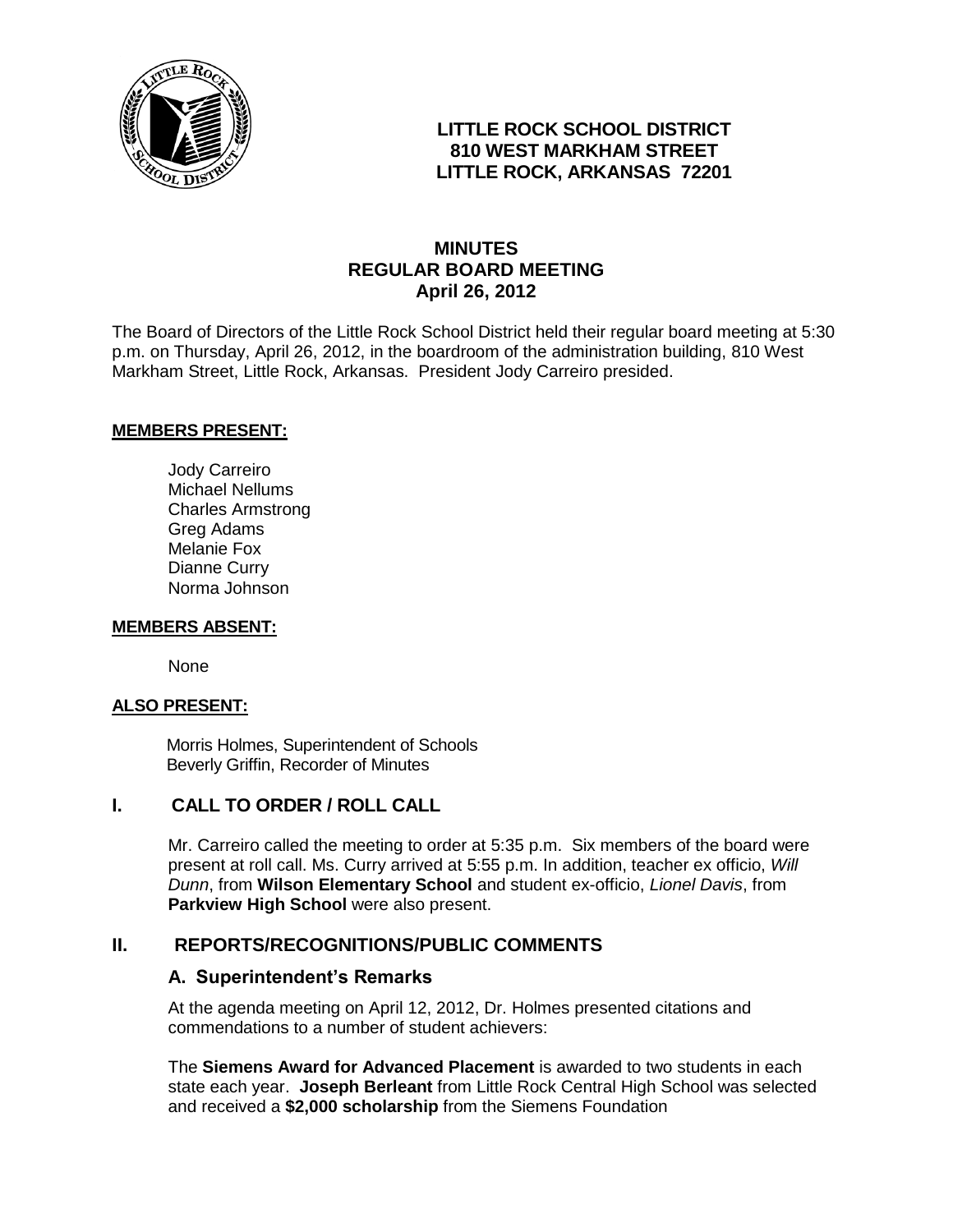Five students were recognized for being named **U.S. Presidential Scholar Candidates**. One hundred forty one students from across the country are named Presidential Scholars, with six of the candidates being from Little Rock Central High School. Nancy Rousseau, LRCHS Principal introduced the students: **Rebecca Berry, Muhammed Abu-Rmaileh, Samia Nawaz, Whitney Gao, Jonathan Spradley and Joseph Berleant**

In February three students, **Kylie Bell**, **Emily Jorgenson** and **Danielle Carter,**  participated in a poster contest for the Great American Cleanup in Arkansas, conveying messages about the need to keep Arkansas "clean and green." They also joined their classmates in a campus-wide recycling project - helping them learn valuable lessons on preserving our environment.

Student artists from Williams Magnet Elementary School were recognized for their achievements in the Central, Regional and Statewide Art Competition. Dr. I. J. Routen presented citations to Ann Goa, Lauren Baker and Melia Bugg.

Dr. Routen also presented citations to winners in the 51<sup>st</sup> Annual Young Arkansas Artist exhibit Those students were: Zachary Thomas Phillips of Carver Magnet School; Louis Arellano and Christen McCann from Hall High; Katherine Wang, Brennan Henson and Mary Katherine Baker from Central High; Henry Allen from Pulaski Heights Middle School; Maggie Maddison from Roberts Elementary; Logan Haymon from Williams Magnet Elementary; and Ruben McIntosh and America Montante, both from Wilson Elementary.

Dr. Holmes presented citations to Dejuanna "Chris" Sullivan of Parkview for winning the Plant Sciences Division at the Arkansas State Science Fair

In addition, at the elementary level science fair competition, citations were presented to Jadon Converse of Roberts Elementary and Danyel White and Dhruv Modi, both of Carver Magnet Elementary.

Thea Foundation Scholarship recipients included Carl Napolitano of Central High, and Tristan Bethea and Kristen Smith, both from Parkview. Kristen also took first place honors in a district-wide poetry slam competition.

Student winners in the Rotary Essay and Oratorical Contest were introduced by Suzi Davis. They were: First place winner, Heather Gifford from Parkview; Second place winner Chelsea Gillespie from J. A. Fair; Brittney Threatt from McClellen took top honors for 11<sup>th</sup> grade; Chris Sanders from Little Rock Central High was the 10<sup>th</sup> grade winner; Owen Ostermueller from Parkview was the 9<sup>th</sup> grade winner; Jasmine Baugh from Henderson Middle School was the 8<sup>th</sup> grade winner; Abbey Choate, Pulaski Heights Middle School, was the  $7<sup>th</sup>$  grade winner; and Zyaire Love from Cloverdale Magnet Middle School was a winner from the  $6<sup>th</sup>$  grade.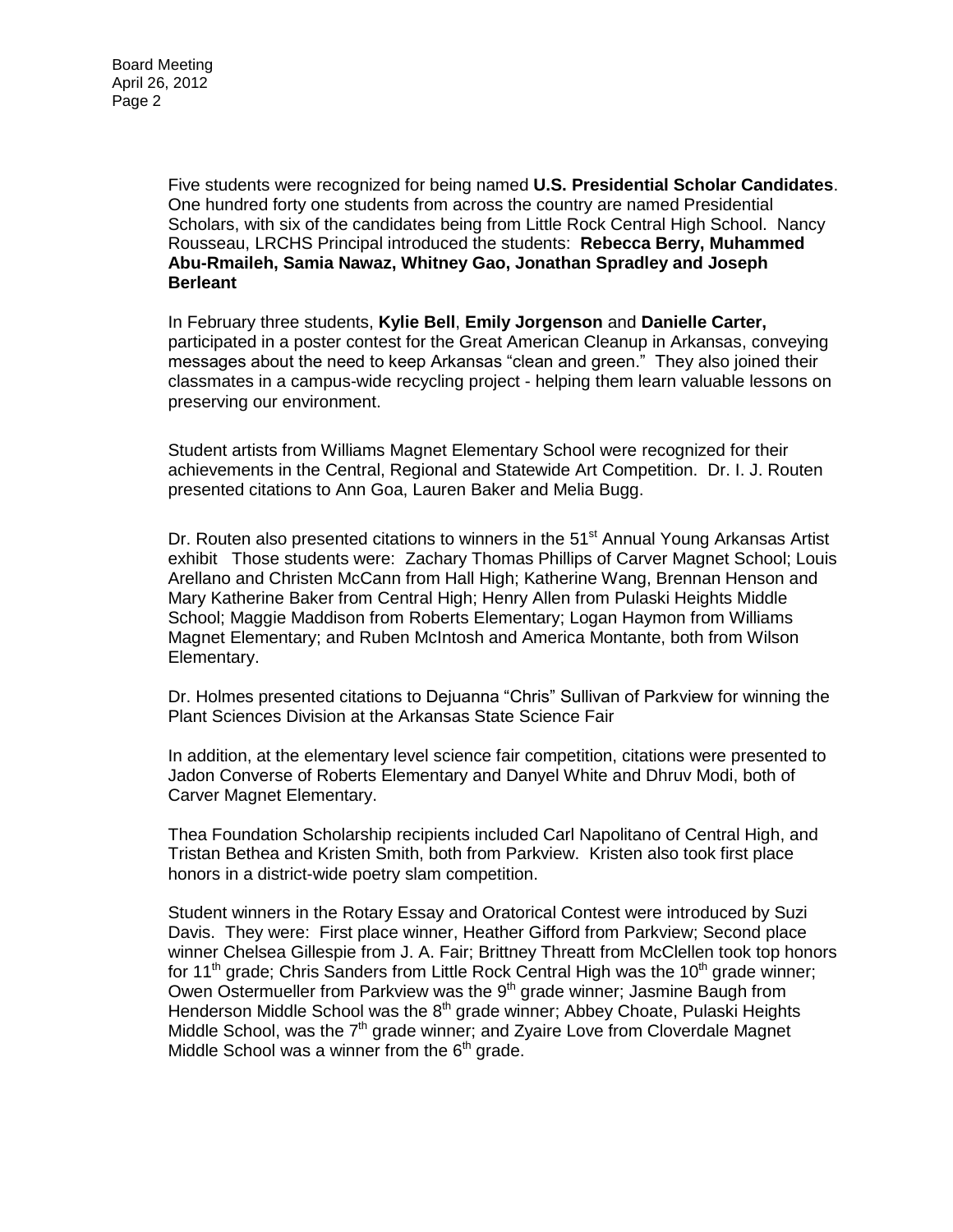The Hall High basketball team was recognized for being the Arkansas 7-A division champions for three consecutive years. Coach John Coleman introduced his team members.

The Parkview boys basketball team won the Arkansas 6-A division championship. Coach Al Flannigan presented his team.

The Parkview Lady Patriots were recognized for their 6-A division championship. Coach Lahoma Howard presented her team.

The arts program at Chicot Elementary was recently awarded a \$3,000 check compliments of the Timmons Arts Foundation. Timmons Foundation is a 501c3 nonprofit organization which provides art supplies and musical instruments to schools to ensure all children have equal access to an arts education.

**Odessa Darrough** provided information on the upcoming Minority Health Fair.

**East Students Asia Stewart and Qynisha Davis** from Forest Heights Middle School and their facilitator, **Peggy Nakamoto** made a presentation on Khanacademy.org.

Ex officio student representative for the month of April was **Lionel Davis, Jr., representing** Parkview; the teacher representative was W**ilford Dunn from** Wilson **Elementary** 

Students from Woodruff Pre-K center presented a card to Dr. Holmes to express thanks for his visiting their school.

#### **B. Partners in Education: Evening for the Stars**

At the agenda meeting, Debbie Milam provided information on the annual Evening for the Stars, to be held on Tuesday, April 17, 5:30 – 7:30 at the Holiday Inn Airport. Lawrence Hamilton was the emcee, and it was noted 75 individuals and organizations were nominated for awards.

#### **C. Remarks from Citizens**

Frederick Love, state representative from District 35 in southwest Little Rock presented a check in the amount of \$10,000 to be used to make improvements to the McClellan campus. He had attended a community meeting at McClellan where he heard area residents speak of improving the school's appearance. Mr. Love worked with Attorney John Walker to obtain the funds to begin a beautification project. He has begun working with acting principal Clausey Myton to provide landscaping in the front of the building and within the school's courtyards.

Evangeline Parker, representing Comcast Cable, discussed "Internet Essentials," which was launched last summer. This program works to provide internet access to low income families, identified by their eligibility for the federal free and reduced cost school lunch program. Comcast is partnering with the LRSD to provide low cost computers for LRSD students. An event will be held at Henderson Middle School to provide additional information to families.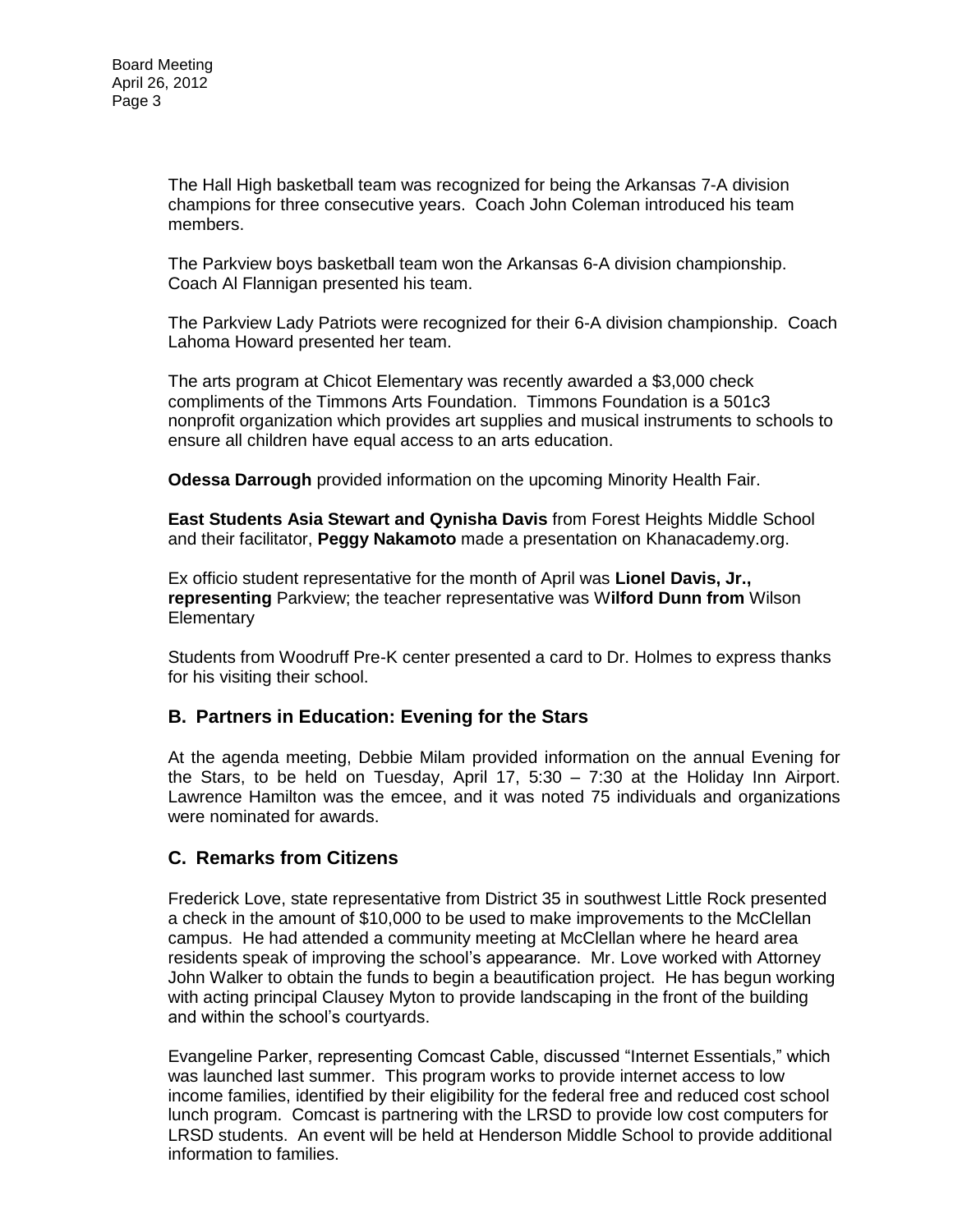Terry Trevino-Richard, LULAC representative, spoke on behalf of the district's Hispanic population, appealing to the board to ensure the Latino vote is taken into consideration when deciding which rezoning map is adopted. He asked them to do whatever possible to prevent diluting the voting power of Latin American citizens. Of the two maps available, he stated Option 5 was more appealing to them. He noted the growth in the Hispanic population in the southwest area and the increase in Hispanic students attending schools in Little Rock. He asked the board to continue encouraging participation of the Latino citizens.

## **D. Presentation: MHA / LRHA – PILOT Payment**

Shelly Enhenger, Executive Director of the Metropolitan Housing Alliance, (formerly Little Rock Housing Authority), presented the district with a check representing the amount of taxes they would pay to the LRSD if they were not tax exempt. She reported the Housing Alliance is developing policies and procedures to support the LRSD strategic plan, specifically on truancy issues, and supporting efforts to keep students in school. They have received a "Choice Neighborhood" grant, and with this funding will be targeting the areas around Franklin, Stephens, Central High, and Forest Heights Middle School to support parents and keep them involved and informed.

# **E. Donations of Property**

The board was asked to approve the receipt of recent donations to the district. The student ex officio, Lionel Davis, read the list of donations. Mr. Armstrong made a motion to accept the donations; Ms. Curry seconded the motion and it **carried unanimously**.

| <b>SCHOOL/DEPARTMENT</b>                 | <b>ITEM</b>                                                                                   | <b>DONOR</b>                                  |
|------------------------------------------|-----------------------------------------------------------------------------------------------|-----------------------------------------------|
| Central High School                      | \$2,500 cash to be applied toward the<br>purchase of a vibraphone for the band<br>department  | Mr. Gerald Anderson                           |
|                                          | \$200 cash to the Central High School<br>Senior Class of 2012                                 | Dr. Anita L. Aebersold                        |
|                                          | \$50 cash to the Central Band                                                                 | Carla K. Koen                                 |
|                                          | \$150 cash to the Central High Jazz<br>Band                                                   | James B. Goldberg and Anne L.<br><b>Hirsh</b> |
|                                          | \$500 cash to the Central High Jazz<br>Band                                                   | Ray Hayes                                     |
|                                          | \$1,668.19 cash to the girls basketball<br>team to purchase warm-ups                          | Anonymous                                     |
|                                          | Five large artificial trees valued at<br>\$500.00                                             | Mr. & Mrs. Roy Gutierrez                      |
| <b>LRSD Division of Special Programs</b> | Four iPads valued at \$1,596.00 for the<br>speech pathology program at Baseline<br>Elementary | Verizon Wireless / Schawnee<br>Hightower      |
| Pulaski Heights Elementary               | 19 Dell laptops, valued at \$26, 524.29<br>for teachers use in the classroom                  | Pulaski Heights Elementary PTA                |
| <b>Chicot Elementary</b>                 | \$3,000 cash for art and music supplies<br>for the Chicot art program                         | The Timmons Art Foundation                    |

#### **DONATIONS**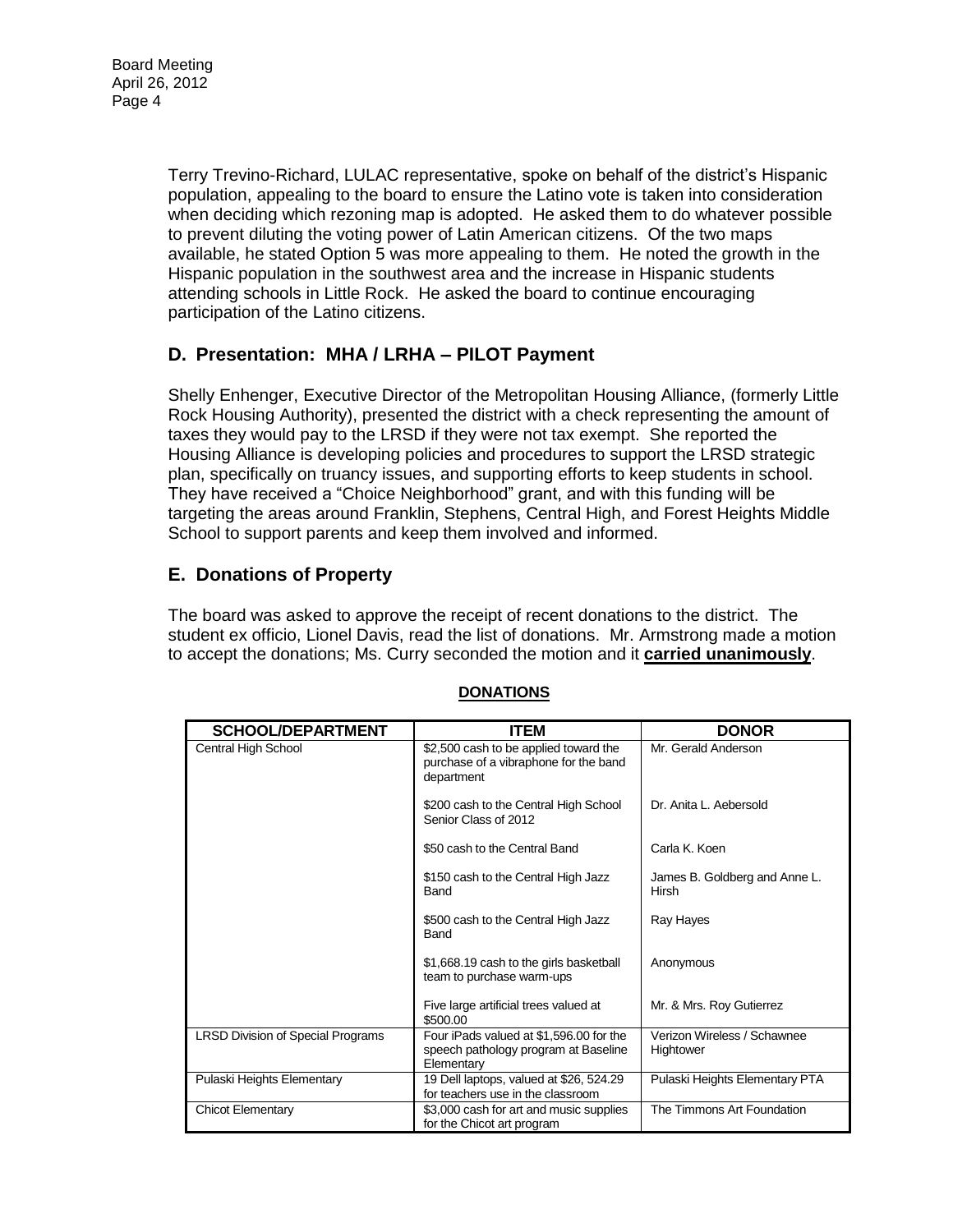## **F. Legal Update**

Mr. Heller was present at the agenda meeting to discuss the Arkansas Board of Education meeting where several charter schools were being reviewed and considered for a renewal of their charters. He expressed concern regarding the applications for Dreamland Academy, Academics Plus and LISA Academy. He reported Dr. Kimbrell and administrators were doing a more thorough evaluation of new charter applications and were paying closer attention to the applications for renewals. He noted LISA Academy was working to provide transportation and to recruit minority students.

Mr. Eddings responded to questions from the board regarding drug testing all classifications of employees and cited cases where random drug testing policies were upheld by the courts. He reported a case in Kentucky where drug testing teachers was upheld because teachers hold "safety sensitive" positions. A case in West Virginia found the exact opposite. He noted neither the Eighth circuit nor the Supreme Court have had cause to address this issue.

## **G. Little Rock PTA Council**

There was no presentation from the council, but it was noted the spring luncheon would be held on May 15<sup>th</sup>.

#### **H. Little Rock Education Association**

Cathy Kohler responded to comments and questions about drug testing teachers. She expressed anger and insult by the implication the district would drug test teachers. She reported the negotiating teams would begin meeting with a federal mediator in an effort to come to agreement on the salary agreement, and she stated school wouldn't begin next fall without the financial agreement being in place.

### **III. REPORTS AND COMMUNICATIONS**

#### **A. Remarks from Board Members**

Ms. Johnson expressed appreciation for the teachers and what they do for their students. She asked members of the community to step forward to support the students and to make personal contributions to support student learning.

Ms. Fox thanked the kids from Woodruff who were present earlier in the meeting. She also expressed appreciation for the district's teachers and the support staff for the work they do.

Mr. Nellums expressed thanks to Verizon for making a donation of musical instruments to the district. He also thanked Mr. Love and Mr. Walker for their contribution to the improvements at McClellan. He thanked the housing authority for their presence at the meeting, and for the work they do with the students who reside in public housing.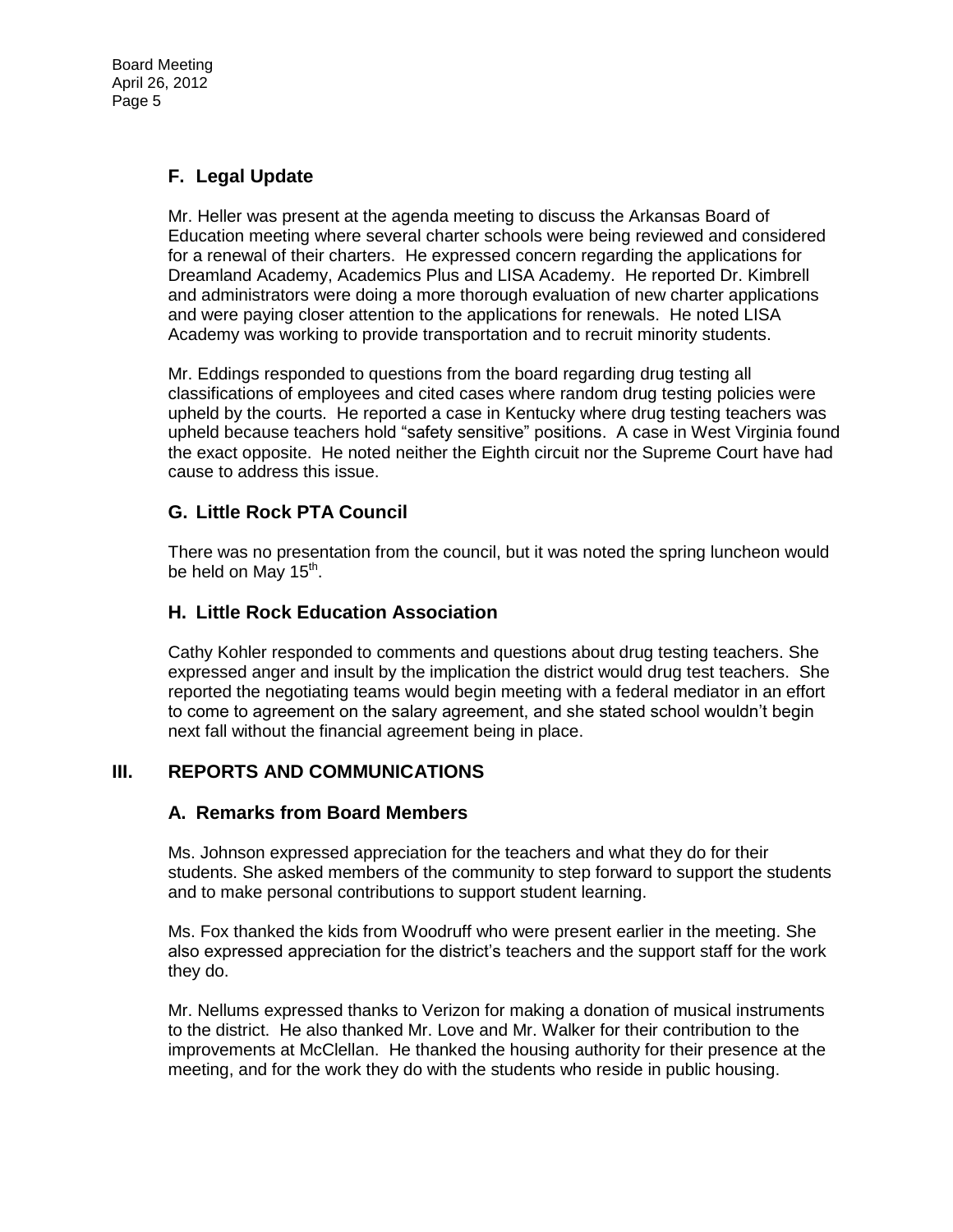Mr. Armstrong asked for cooperation among the community, stating it is time for everyone to come to the table to work through the problems to develop solutions. He stated the way to close the achievement gap was by setting goals and objectives, and developing strategies and tactics to meet the needs of the students. He reported attending the last city board meeting, and he asked Dr. Holmes to work with the city to improve the perception of our schools.

Ms. Curry expressed appreciation for teachers and support staff. She also asked for cooperation among all the parties to make things better in the district. "We have to stand together and come to the agreements necessary to make this a better district."

Mr. Adams thanked members of the LREA for their attendance at the meeting tonight. He recognized the Central High School madrigals who recently won best in show at the state 7A competitions. He stated he had been reviewing all the information provided in Friday update and in the board's agenda, and he noted the importance of all the matters that come to the board. The issues are complicated, and the perspectives of many stakeholders have to be considered when striving for consensus and making decisions based on what is best for everyone.

Mr. Carreiro made comments regarding the early childhood programs at Woodruff and at Fair Park Early Childhood Centers, noting they are dedicated to the education of four year old students. He had attended the ViPS evening for the Stars, and he thanked the ViPS staff for their hard work in putting together this event each year. He reported on attending the production of Annie at Parkview, especially pleased that over 200 students had some level of participation in the musical. He had also attended Artistry in the Rock on Sunday afternoon where over 300 pieces of art from our students were on display as well as performances in dance and drama.

#### **B. Third Quarterly Progress Report to the Board on District Goals and Initiatives**

Dennis Glasgow provided highlights from the third quarterly report which was provided to the board in a recent Friday Update. He reported the principals and teachers have the report and use the data for planning instruction and remediation.

The Powerpoint presentation compared specific measures this year to last year, including an increase in the number of classroom walkthroughs, increased and enhanced professional development, a reduction in teacher absences, increases in student performance, a reduction in student absences and tardies, and other performance indicators at each school.

Dr. Holmes responded to questions regarding specific performance indicators and areas where the district is working harder to make improvements in individual student planning.

#### **C. April 2012 PRE Quarterly Report**

Dr. DeJarnette provided the quarterly report as part of the board's agenda. She reported the PRE department was compiling the summary reports on programs being assessed this school year, with the intent being to provide the results for presentation in July.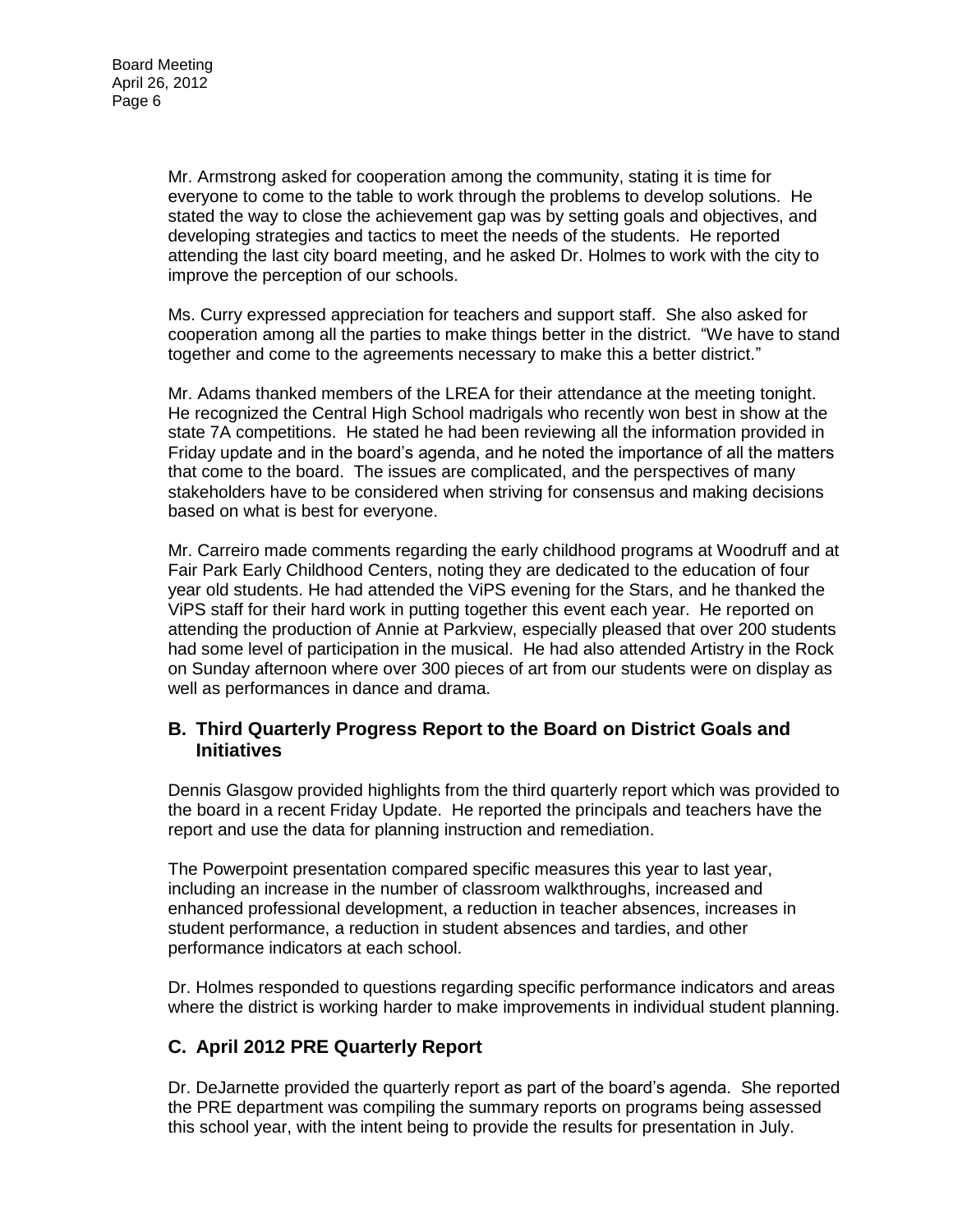*The board took a brief break at 7:16 p.m. and returned at 7:37 p.m.*

#### **D. 2012 Summer Programs (Elementary and Secondary Education)**

Dr. Holmes provided a brief overview of the upcoming summer programs, and introduced Pamela Smith and Lloyd Sain to review their report on the various programs across the city available for the district's students. They reported forty-six non-LRSD programs available to students in the city in addition to the LRSD summer programs.

Sadie Mitchell provided an overview of in-district summer programs for elementary schools. It was noted the schools will provide enrichment as well as remedial programs. Students will attend a full day, and will receive transportation, breakfast, lunch and snacks.

Dr. Whitehorn and Mr. Burton provided an overview of secondary summer programs. Middle level summer school will be held at Henderson and will include extended day activities. Lunch and transportation will be provided. Clifton Woodley will be the middle school administrator at Henderson, and Connie Green will be the overall secondary summer school coordinator.

Mr. Burton addressed the summer credit recovery programs for high school students that will allow students to receive credits for core courses not passed during the school year.

#### **E. Update: Middle School Initiatives**

Dr. Whitehorn provided a brief overview of the middle school transition to the eightperiod day. He reported that none of the district's English or mathematics teachers would be displaced by the transition to eight periods. It was noted that very few new teachers would be needed, and that there would be a variety of new electives where some of the English and math teachers would be utilized to teach the elective courses.

The collaboration and teaming period will be a top priority at the middle level, where a process is being developed to ensure teachers are receiving appropriate support and professional development over the summer. This time will be structured to ensure appropriate use of data to increase student achievement.

Dr. Whitehorn reported participation in the middle school discipline summit yesterday, and stated his belief the best way to improve discipline is to improve achievement first. He will continue to work with principals on security plans and on the process of collaboratively developing lesson plans.

#### **F. Internal Auditors Report**

Mr. Becker's report was provided in the board's agenda. Mr. Becker responded to questions from the board regarding the reference in the report on Connect Arkansas.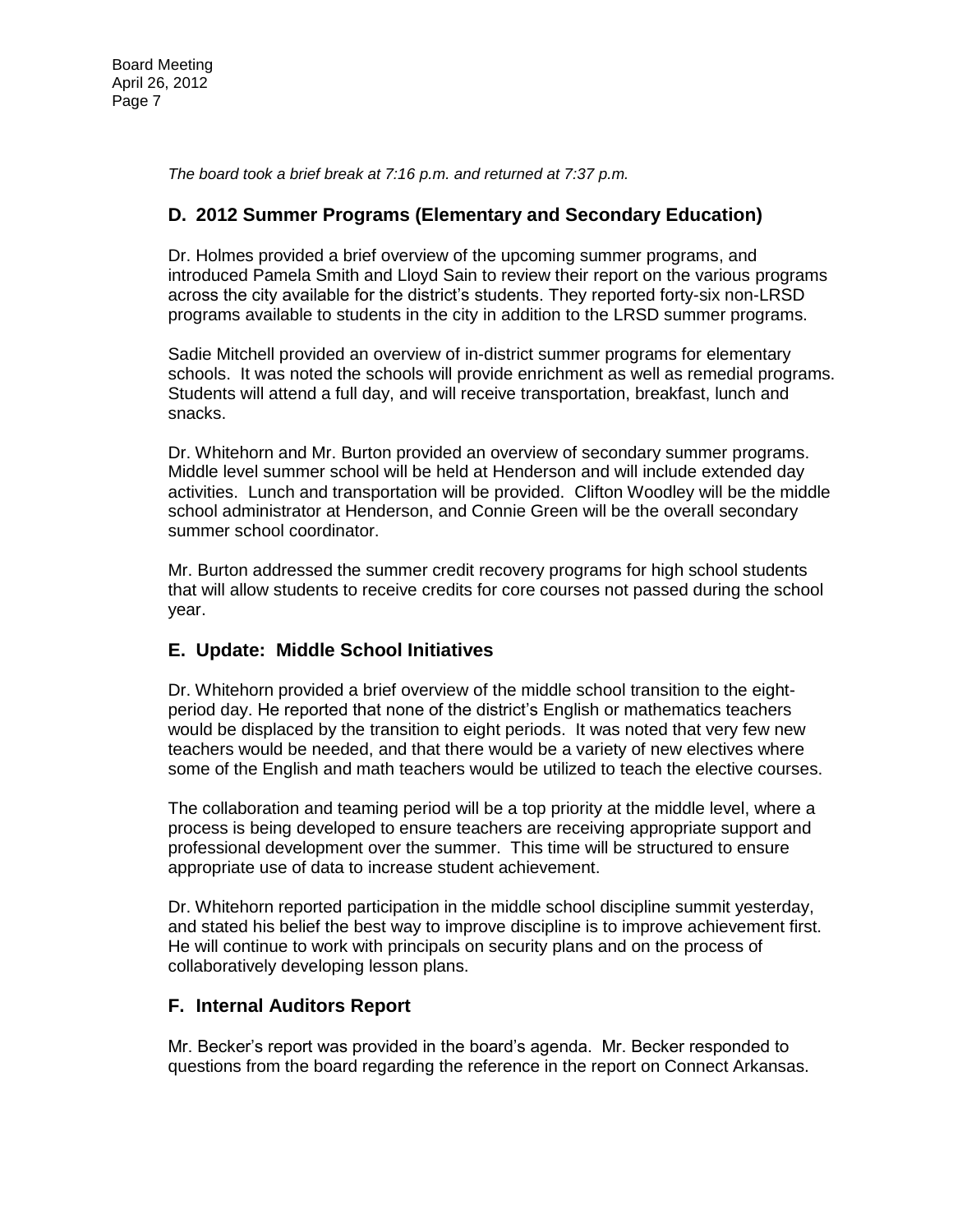### **IV. APPROVAL OF ROUTINE MATTERS**

#### **A. Minutes**

Minutes from the regular board meeting held on March 15 and from a special meeting held on April 12, 2012 were presented for review and approval. Mr. Adams made a motion to approve the minutes as amended. Two corrections were noted. Ms. Curry seconded the motion and it **carried unanimously**.

#### **V. ADMINISTRATION**

#### **A. Adoption of Voting Zone Map**

At the agenda meeting, there was a great deal of discussion regarding the two options, labeled maps #5 and #6. Both of the maps were considered to be acceptable and within the guidelines for rezoning and bringing the zones into compliance.

Mr. Heller discussed the maps and the exemptions provided by state statute 6-13-631. It was agreed by consensus to include the exemption in the writing of the resolution.

Mr. Nellums had a suggestion for tweaking map #6, and a third map was to be provided for consideration by Monday, April 30.

At the board meeting on April 26, Ms. Fox made a motion to adopt map #5. Mr. Adams seconded the motion. In the discussion, Mr. Nellums requested an opportunity to continue tweaking map alternative 6 and to come back in two weeks to reconsider.

Mr. Heller responded to questions from the board, and reported the deadline for submission of the map and resolution was in June, 90 days before the election.

Ms. Fox and Mr. Adams reviewed their reasons for supporting map 5, citing the original criteria for redrawing the zones. Mr. Armstrong and Ms. Johnson spoke in support of allowing additional time for review of the maps.

After the discussion, Mr. Adams withdrew his second; Ms. Fox withdrew the motion.

#### **B. Resolution: District Election Zones**

Ms. Fox moved to table discussion on the resolution which was presented as the next item on the agenda until after selection of the rezoning map. Mr. Armstrong seconded the motion, and it **carried unanimously**.

Mr. Carreiro set a special meeting in conjunction with the agenda meeting on May 10 to take action on the maps and the resolution.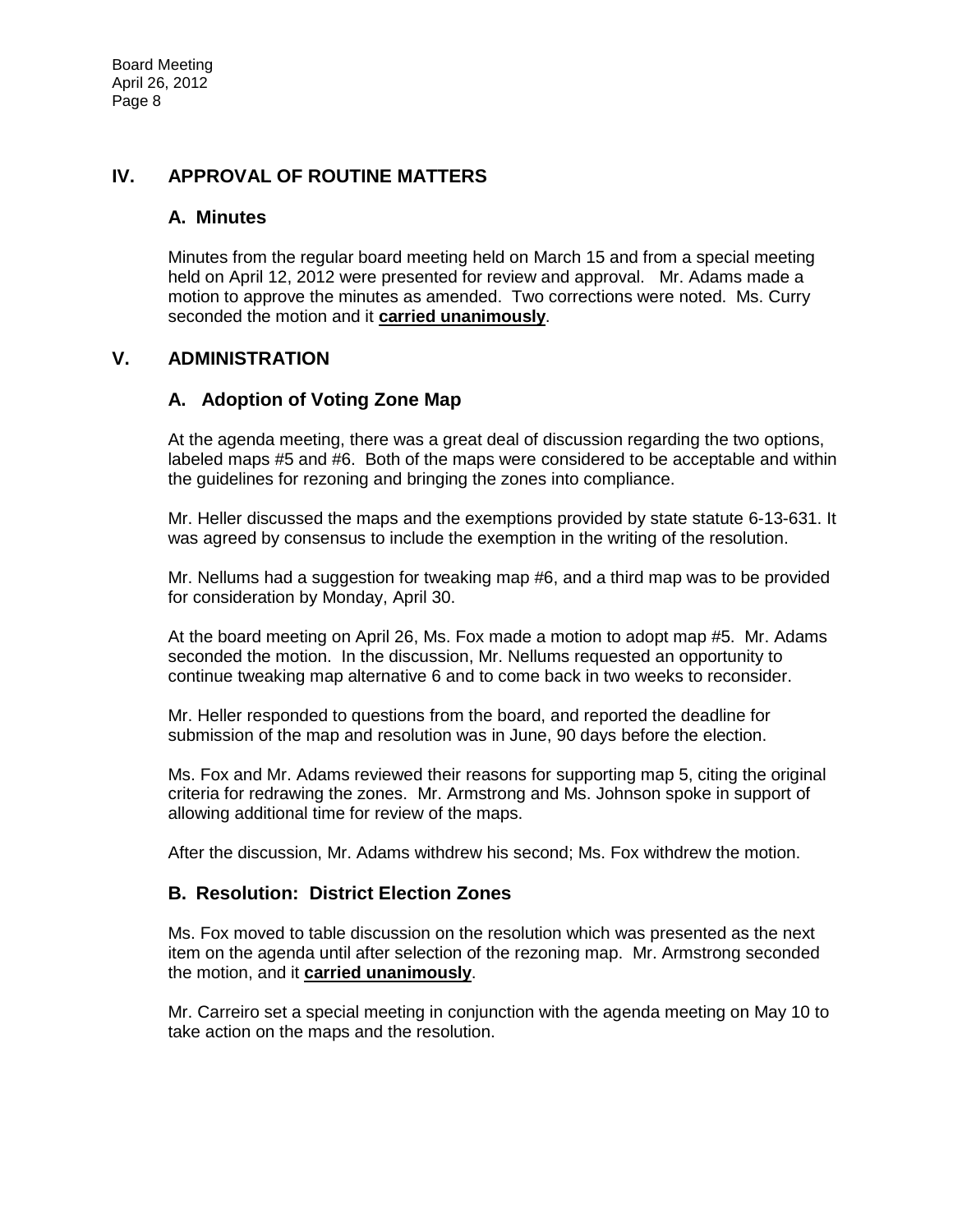#### **VI. HUMAN RESOURCES**

#### **A. Personnel Changes**

Routine personnel changes were provided in the board's agenda. Ms. Curry moved to approve; Mr. Nellums seconded the motion and it **carried unanimously**.

#### **VII. FINANCE & SUPPORT SERVICES**

#### **A. Communications Tower Lease**

Mr. Bailey discussed the location of the communications tower on the campus at Parkview and explained the reasons for renewal of the lease at this time. In applying for refinancing of the communications tower, the lease needed to be renewed. Mr. Armstrong made a motion to approve the lease, Dr. Nellums seconded the motion and it **carried unanimously**.

#### **B. Update: Strategic Plan / Minority Vendors**

Mr. Bailey and Mr. Becker reviewed the creation of a separate policy for utilizing minority vendors in conducting business in varying aspects of the district's operations. A policy is being developed and will be presented for board approval.

#### **C. Monthly Financial Reports**

The monthly financial reports were provided in the agenda.

#### **VIII. CLOSING REMARKS**

Ms. Johnson read information on Hamilton Learning Academy's achievement as a Statewide PTA award winner.

Artistry in the Rock will be held on Sunday and Monday at the Metroplex Center on Colonel Glenn.

Five members were present for the student hearing portion of the meeting. Ms. Fox and Mr. Nellums were absent.

#### **IX. HEARINGS**

#### **A. Student Hearings**

Dr. Fields reviewed the specific students who were being recommended for expulsion from the district. Mr. Adams moved to approve the recommended expulsions. Ms. Curry seconded the motion, and it **carried unanimously**.

On all other recommendations for reassignment or placement in an alternative learning facility, Mr. Adams moved to accept the recommendations of the administration. Mr. Armstrong seconded the motion, and it **carried unanimously**.